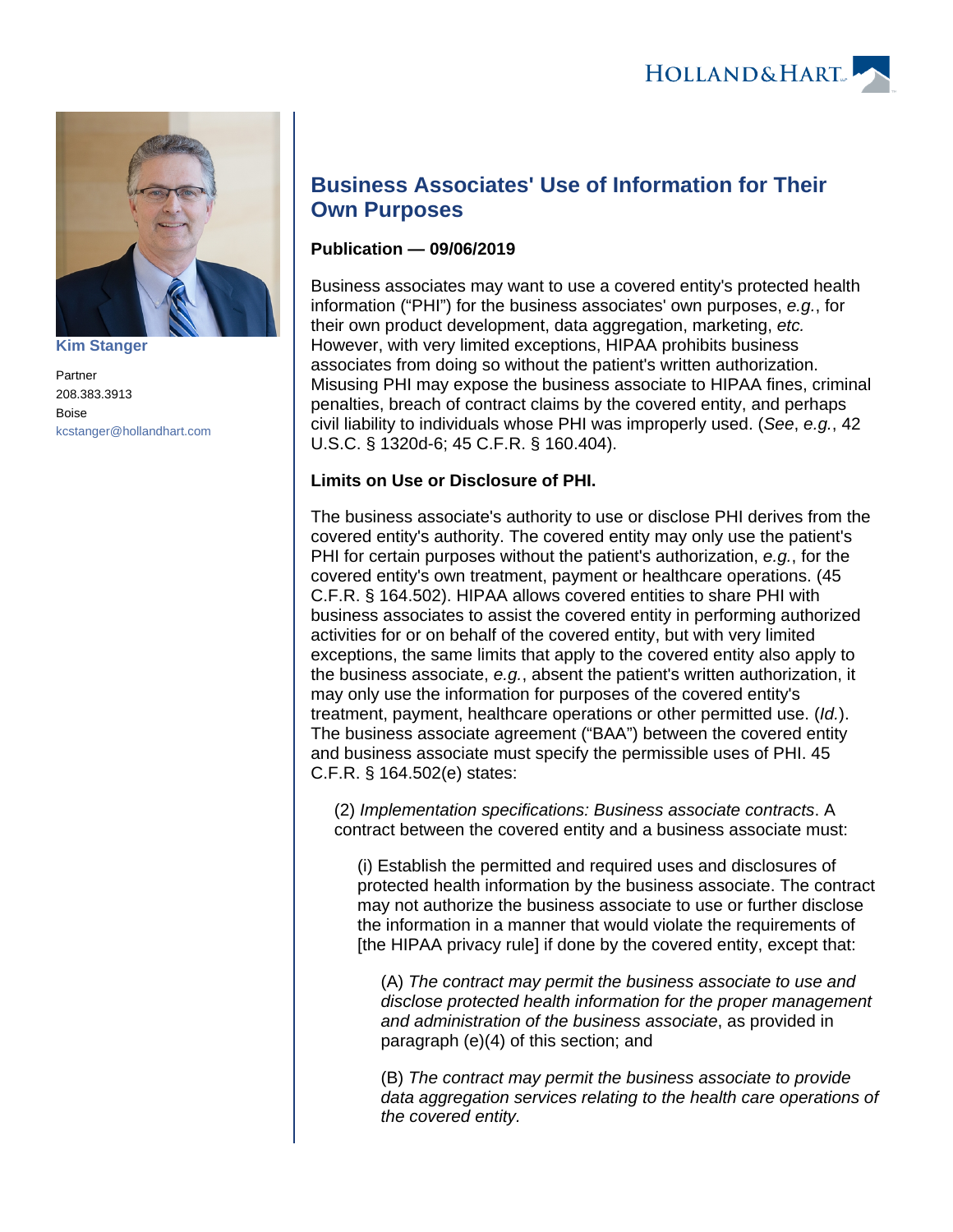

(ii) Provide that the business associate will:

(A) Not use or further disclose the information other than as permitted or required by the contract or as required by law;

(4) Implementation specifications: Other requirements for contracts and other arrangements. (i) The contract or other arrangement between the covered entity and the business associate may permit the business associate to use the protected health information received by the business associate in its capacity as a business associate to the covered entity, if necessary:

(A) For the proper management and administration of the business associate; …

(Emphasis added). Thus, HIPAA identifies two exceptions in which the business associate may use PHI for its own purposes without the patient's authorization: (1) to perform data aggregation services, and (2) for the business associate's own management and administration. (65 F.R. 82505-06).

#### **The Data Aggregation Exception.**

…

Data aggregation means, with respect to protected health information created or received by a business associate in its capacity as the business associate of a covered entity, the combining of such protected health information by the business associate with the protected health information received by the business associate in its capacity as a business associate of another covered entity, to permit data analyses that relate to the health care operations of the respective covered entities.

(45 C.F.R. § 164.501, emphasis added). Per the regulation, the business associate may only aggregate the PHI for the healthcare operations of the covered entity, not for the business associate's own purposes. HHS commentary explains the purpose and scope of the exception:

we permit a covered entity to authorize the business associate to provide data aggregation services to the covered entity. As discussed above in § 164.501, data aggregation, with respect to protected health information received by a business associate in its capacity as the business associate of a covered entity, is the combining of such protected health information by the business associate with protected health information received by the business associate in its capacity as a business associate of another covered entity, to permit the creation of data for analyses that relate to the health care operations of the respective covered entities. We added this service to the business associate definition to clarify the ability of covered entities to contract with business associates to undertake quality assurance and comparative analyses that involve the protected health information of more than one contracting covered entity. We except data aggregation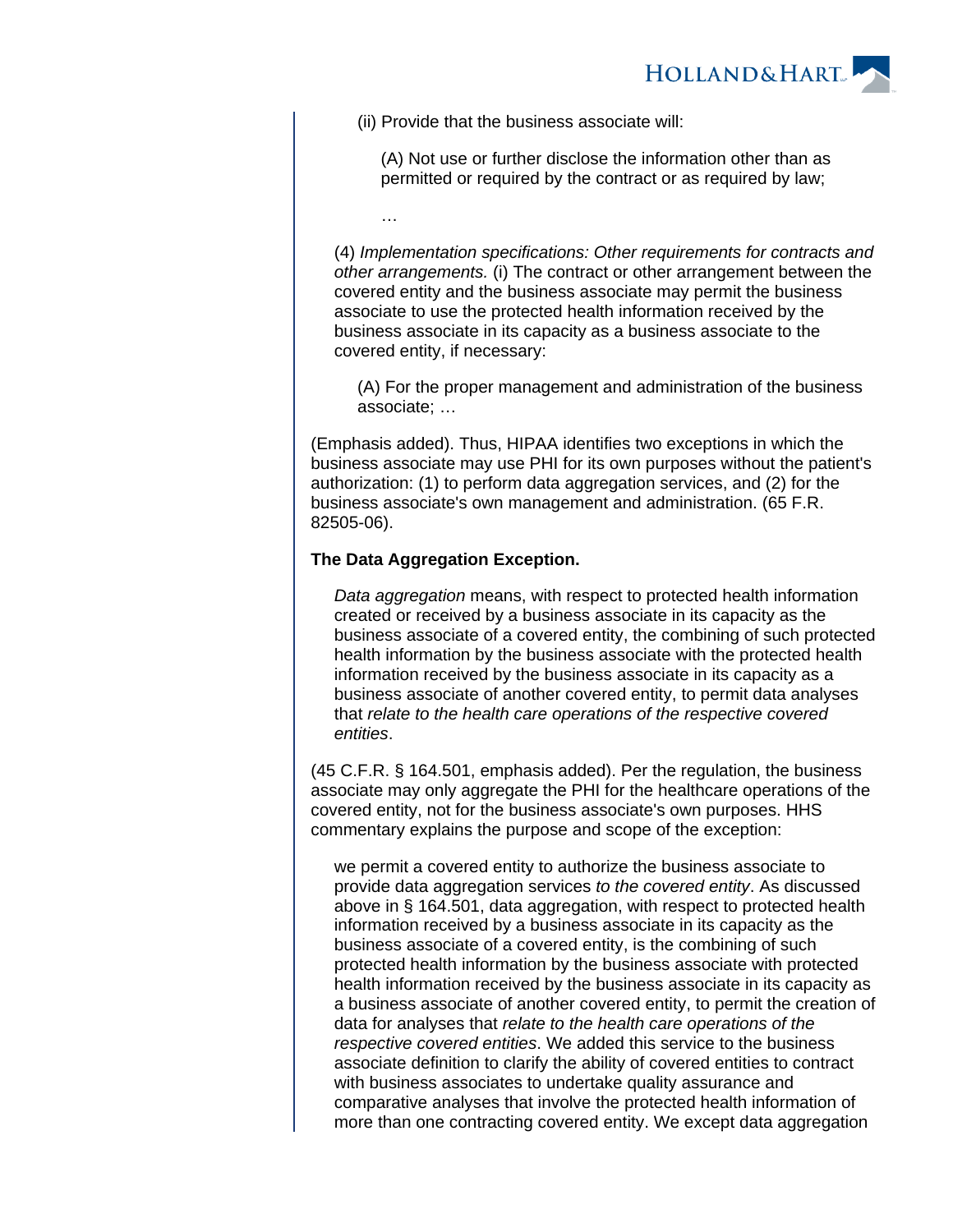

from the general requirement that a business associate contract may not authorize a business associate to use or further disclose protected health information in a manner that would violate the requirements of this subpart if done by the covered entity in order to permit the combining or aggregation of protected health information received in its capacity as a business associate of different covered entities when it is performing this service. In many cases, the combining of this information for the respective health care operations of the covered entities is not something that the covered entities could do—a covered entity cannot generally disclose protected health information to another covered entity for the disclosing covered entity's health care operations. However, we permit covered entities that enter into business associate contracts with a business associate for data aggregation to permit the business associate to combine or aggregate the protected health information they disclose to the business associate for their respective health care operations.

(65 F.R. 82505-06, emphasis added). Per the regulations and commentary, the "data aggregation" exception would not apply unless (1) the data aggregation is for the covered entity's healthcare operations, not the business associate's own purposes; and (2) the BAA expressly authorizes the business associate to perform the data aggregation services.

**The Management and Administration Exception.** HHS has not defined "management and administration," nor has it clearly delineated the boundaries of the exception applicable to business associates. The Privacy Rule does allow covered entities to use PHI for their "health care operations", which is defined to include:

Business management and general administrative activities of the entity, including, but not limited to:

(i) Management activities relating to implementation of and compliance with the requirements of this subchapter;

(ii) Customer service, including the provision of data analyses for policy holders, plan sponsors, or other customers, provided that protected health information is not disclosed to such policy holder, plan sponsor, or customer.

(iii) Resolution of internal grievances;

(iv) The sale, transfer, merger, or consolidation of all or part of the covered entity with another covered entity, or an entity that following such activity will become a covered entity and due diligence related to such activity; and

(v) Consistent with the applicable requirements of §164.514, creating de-identified health information or a limited data set, and fundraising for the benefit of the covered entity.

(45 C.F.R. § 164.501, definition of health care operations, emphasis added). HHS's use of similar terms (*i.e.*, the covered entity's "business management and general administrative activities" compared to the business associate's "management and administration") arguably suggests that the business associate may use PHI for similar internal operations. However, the limited commentary we have received suggests that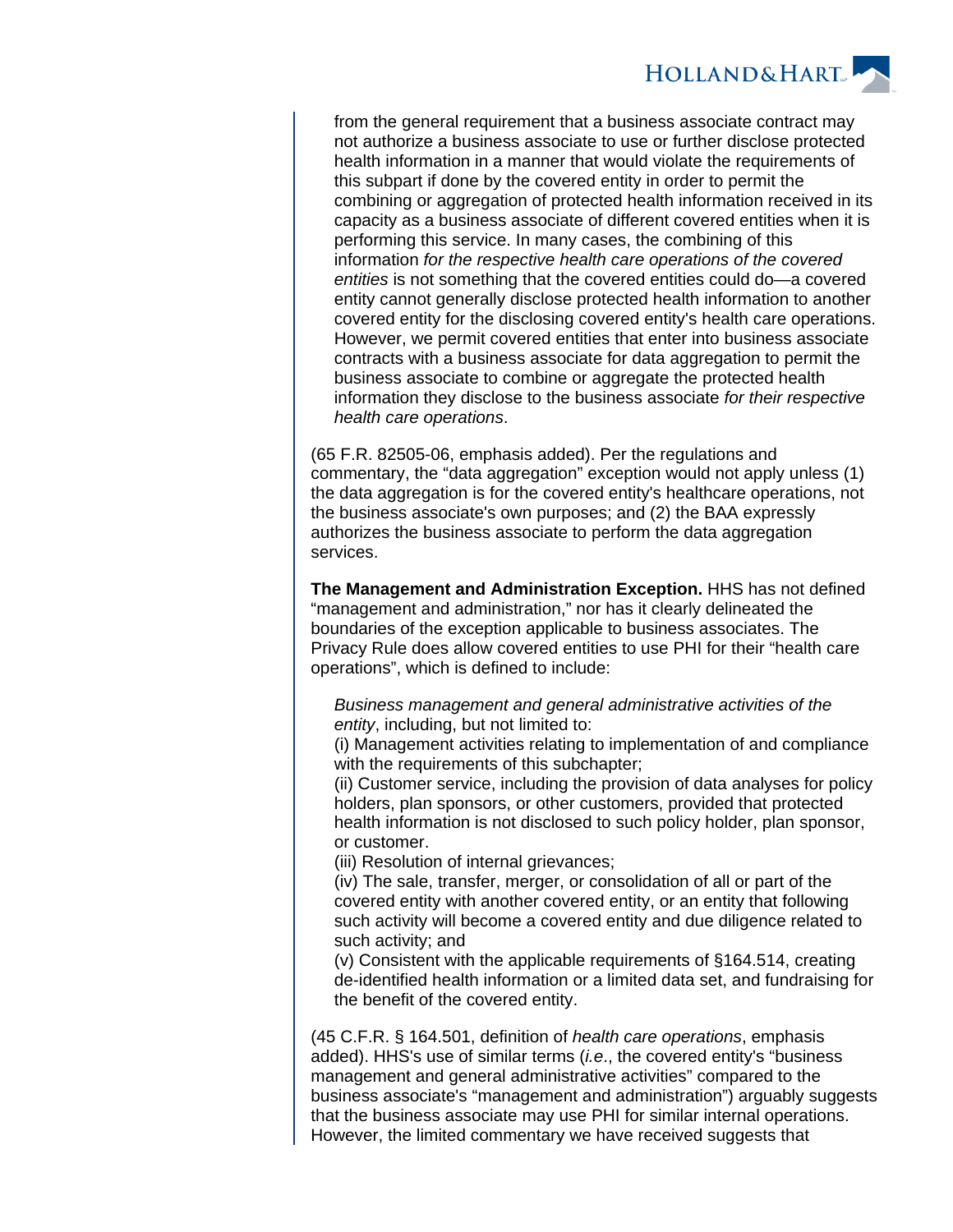

"management and administration" should be construed relatively narrowly. For example, The OCR has explained:

Covered entities may disclose protected health information to an entity in its role as a business associate only to help the covered entity carry out its health care functions – not for the business associate's independent use or purposes, except as needed for the proper management and administration of the business associate.

#### (OCR Guidance at

[https://www.hhs.gov/sites/default/files/ocr/privacy/hipaa/understanding/cov](https://www.hhs.gov/sites/default/files/ocr/privacy/hipaa/understanding/coveredentities/businessassociates.pdf) [eredentities/businessassociates.pdf](https://www.hhs.gov/sites/default/files/ocr/privacy/hipaa/understanding/coveredentities/businessassociates.pdf)). In the health information organization ("HIO") context, the OCR published the following FAQ:

What may a HIPAA covered entity's business associate agreement authorize a health information organization (HIO) to do with electronic protected health information (PHI) it maintains or has access to in the network?

A business associate agreement may authorize a business associate to make uses and disclosures of PHI the covered entity itself is permitted by the HIPAA Privacy Rule to make. See 45 C.F.R. § 164.504(e). In addition, the Privacy Rule permits a business associate agreement to authorize a business associate (e.g., a HIO) to: (1) use and disclose PHI for the proper management and administration of the business associate, in accordance with 45 C.F.R. § 164.504(e)(4); and (2) to provide data aggregation services related to the health care operations of the covered entities for which it has agreements. In most cases, the permitted uses and disclosures established by a business associate agreement will vary based on the particular functions or services the business associate is to provide the covered entity. Similarly, a covered entity's business associate agreement with a HIO will vary depending on a number of factors, such as the electronic health information exchange purpose which the HIO is to manage, the particular functions or services the HIO is to perform for the covered entity, and any other legal obligations a HIO may have with respect to the PHI. For example, the business associate agreements between covered entities and a HIO may authorize the HIO to:

- Manage authorized requests for, and disclosures of, PHI among participants in the network;
- Create and maintain a master patient index;
- Provide a record locater or patient matching service;
- Standardize data formats;
- Implement business rules to assist in the automation of data exchange;
- Facilitate the identification and correction of errors in health information records; and
- Aggregate data on behalf of multiple covered entities.

[\(https://www.hhs.gov/hipaa/for-professionals/faq/543/what-may-a-covered](https://www.hhs.gov/hipaa/for-professionals/faq/543/what-may-a-covered-entitys-business-associate-agreement-authorize/index.html)[entitys-business-associate-agreement-authorize/index.html](https://www.hhs.gov/hipaa/for-professionals/faq/543/what-may-a-covered-entitys-business-associate-agreement-authorize/index.html)). Note that the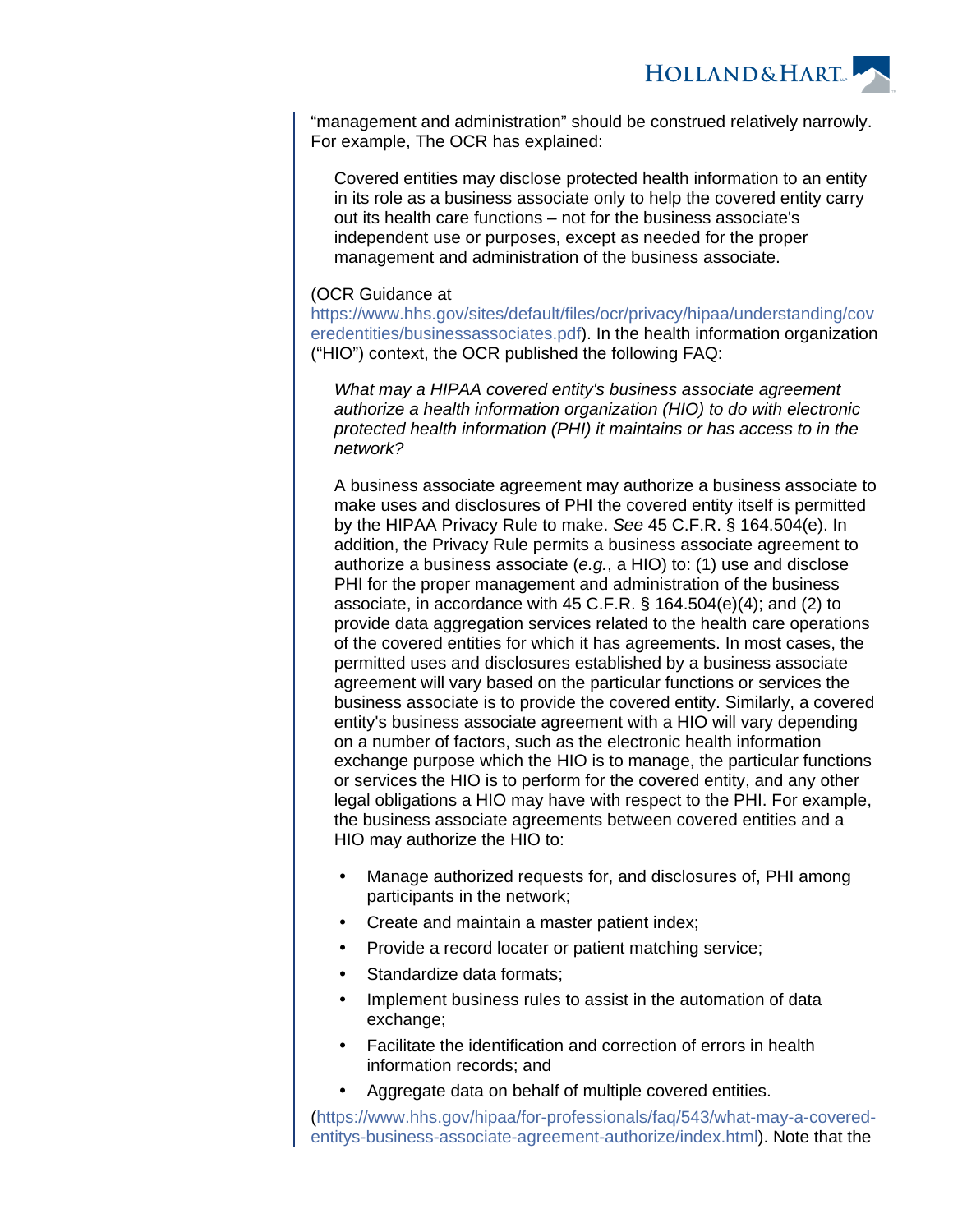

permitted uses relate closely to the services the business associate performs for the covered entities.

HHS has confirmed that the "management and administration" exception does not extend to data mining for the business associate's own purposes:

Comment: A commenter recommended that the business partner contract specifically address the issue of data mining because of its increasing prevalence within and outside the health care industry.

Response: We agree that protected health information should only be used by business associates for the purposes identified in the business associate contract. We address the issue of data mining by requiring that the business associate contract explicitly identify the uses or disclosures that the business associate is permitted to make with the protected health information. Aside from disclosures for data aggregation and business associate management, the business associate contract cannot authorize any uses or disclosures that the covered entity itself cannot make. Therefore, data mining by the business associate for any purpose not specified in the contract is a violation of the contract and grounds for termination of the contract by the covered entity.

(65 F.R. 82644). Similarly, OCR FAQs confirm that a business associate may not use PHI for its own marketing purposes:

Can contractors (business associates) use protected health information for its own marketing purposes?

Answer: No. While covered entities may share protected health information with their contractors who meet the definition of "business associates" under the HIPAA Privacy Rule, that definition is limited to contractors that obtain protected health information to perform or assist in the performance of certain health care operations on behalf of covered entities. Thus, business associates, with limited exceptions, cannot use protected health information for their own purposes…. [T]he Privacy Rule expressly prohibits … covered health care providers from selling protected health information to third parties for the third party's own marketing activities, without authorization. So, for example, a pharmacist cannot, without patient authorization, sell a list of patients to a pharmaceutical company, for the pharmaceutical company to market its own products to the individuals on the list.

[\(https://www.hhs.gov/hipaa/for-professionals/faq/276/can-business](https://www.hhs.gov/hipaa/for-professionals/faq/276/can-business-associates-use-protected-health-information-for-marketing/index.html)[associates-use-protected-health-information-for-marketing/index.html](https://www.hhs.gov/hipaa/for-professionals/faq/276/can-business-associates-use-protected-health-information-for-marketing/index.html)).

I found no HHS or OCR commentary authorizing a business associate to use PHI for its own product development purposes under the "management and administration" function. Absent such commentary, I think a business associate's use of PHI for its own product development purposes is risky unless such product development is within the scope of the services performed by the business associate for the covered entity as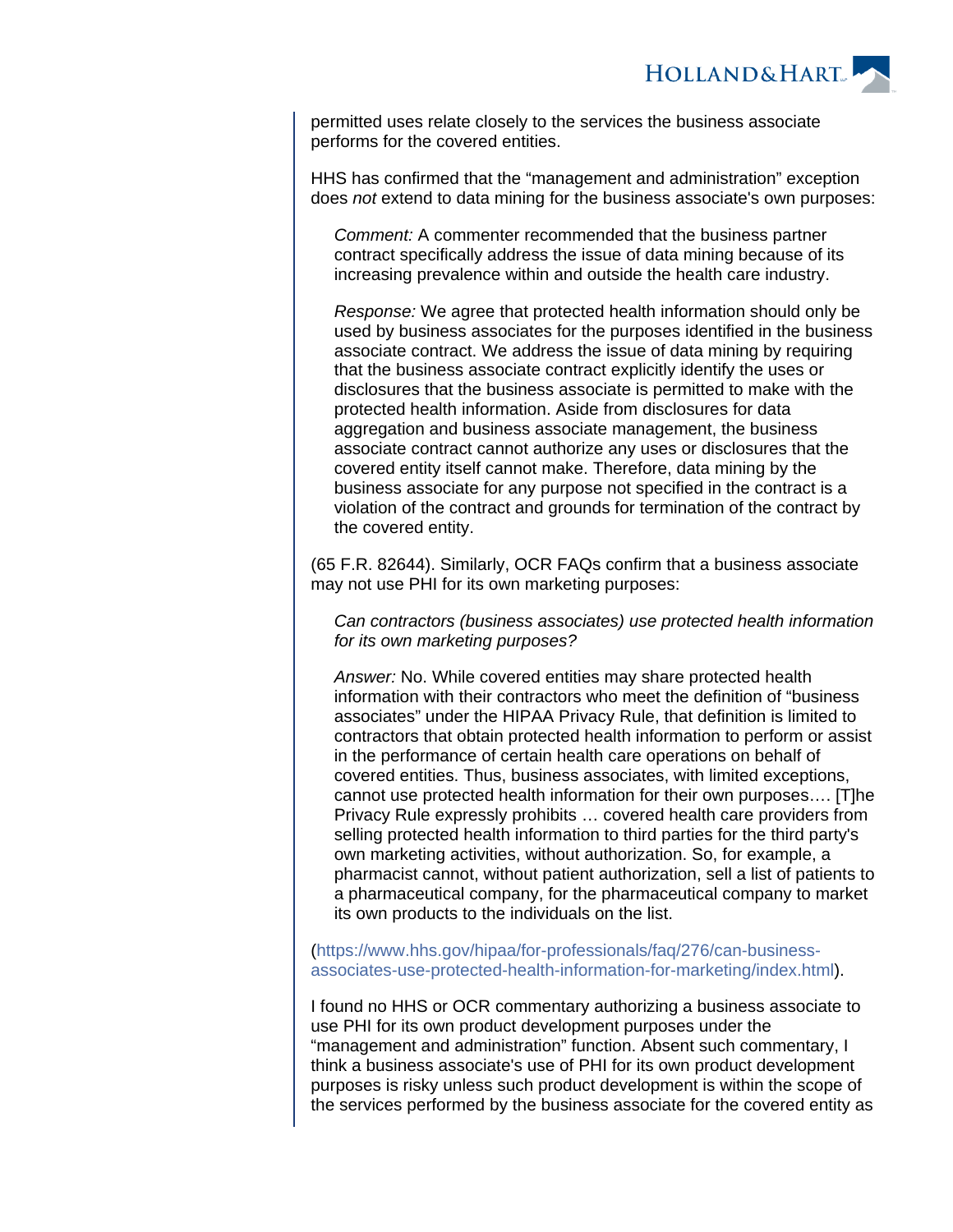

specified in the BAA.

**De-Identification.** Although HIPAA limits the business associate's use of PHI for its own purposes, the BAA may authorize the business associate to de-identify PHI on behalf of the covered entity client. (See 45 C.F.R. § 164.502(d)). Once de-identified, the information is no longer protected by HIPAA and, unless otherwise limited by the agreements between the parties or other law, the business associate may use the de-identified information for its own purposes without violating HIPAA. The OCR published the following FAQ addressing this issue:

May a health information organization (HIO), acting as a business associate of a HIPAA covered entity, de-identify information and then use it for its own purposes?

A HIO, as a business associate, may only use or disclose protected health information (PHI) as authorized by its business associate agreement with the covered entity. See 45 C.F.R. § 164.504(e). The process of de-identifying PHI constitutes a use of PHI. Thus, a HIO may only de-identify PHI it has on behalf of a covered entity to the extent that the business associate agreement authorizes the HIO to do so. However, once PHI is de-identified in accordance with the HIPAA Privacy Rule, it is no longer PHI and, thus, may be used and disclosed by the covered entity or HIO for any purpose (subject to any other applicable laws).

[\(https://www.hhs.gov/hipaa/for-professionals/faq/544/may-a-health](https://www.hhs.gov/hipaa/for-professionals/faq/544/may-a-health-information-organization-de-identify-information/index.html)[information-organization-de-identify-information/index.html](https://www.hhs.gov/hipaa/for-professionals/faq/544/may-a-health-information-organization-de-identify-information/index.html)).

**Conclusion.** PHI in the hands of the business associate is still protected. The general rule remains that a business associate may not use the PHI for its own purposes without the patient's authorization. To use PHI for its own purposes, the business associate should ensure that the BAA authorizes the use, HIPAA permits the business associate to use the PHI to perform a function on behalf of the covered entity or the use fits within the relatively limited "management and administration" exception, or the business associate secures the authorization of the patient.

For questions regarding this update, please contact: Kim C. Stanger Holland & Hart, 800 W Main Street, Suite 1750, Boise, ID 83702 email: kcstanger@hollandhart.com, phone: 208-383-3913

This publication is designed to provide general information on pertinent legal topics. The statements made are provided for educational purposes only. They do not constitute legal or financial advice nor do they necessarily reflect the views of Holland & Hart LLP or any of its attorneys other than the author. This publication is not intended to create an attorney-client relationship between you and Holland & Hart LLP. Substantive changes in the law subsequent to the date of this publication might affect the analysis or commentary. Similarly, the analysis may differ